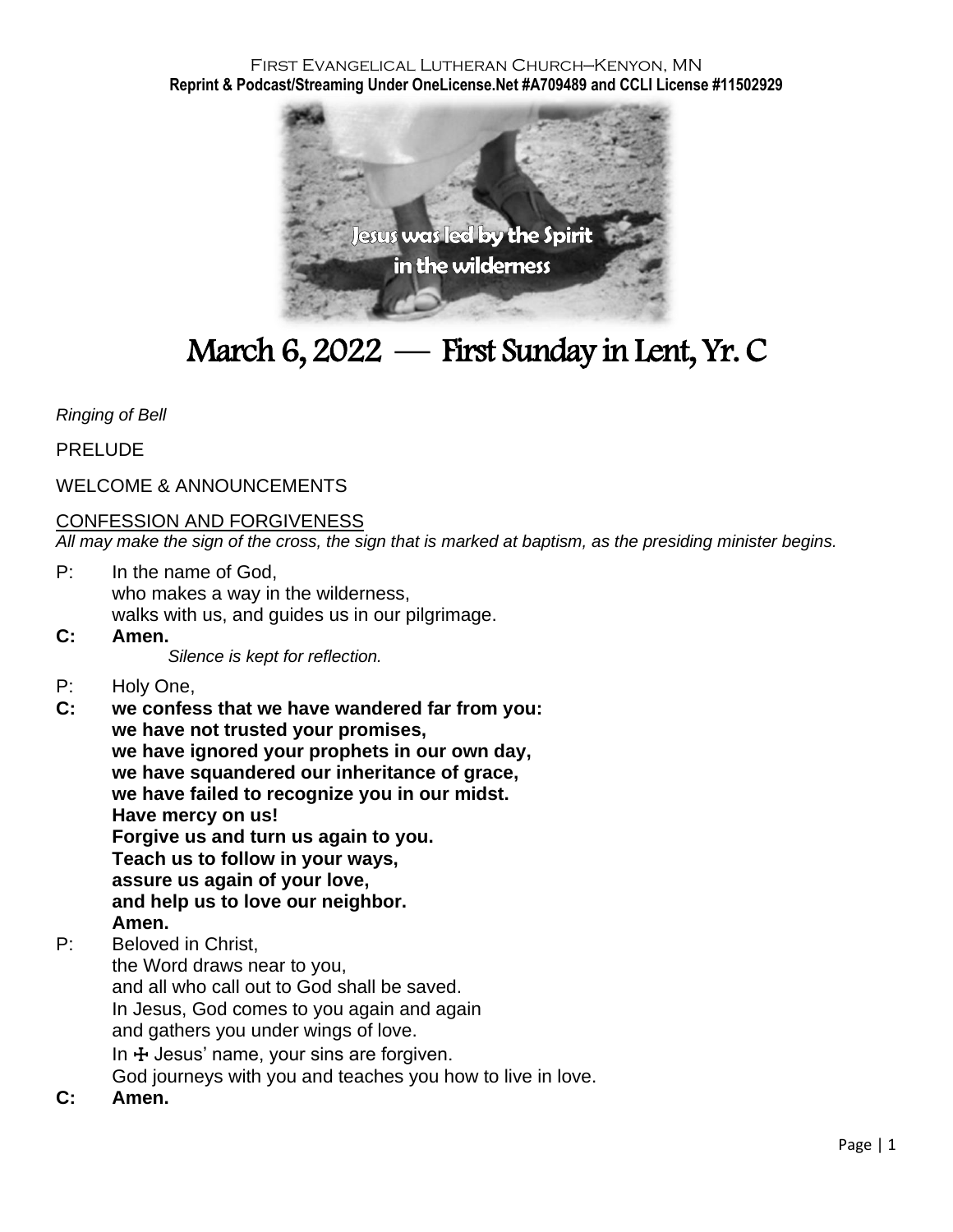- 1 **Bless now, O God, the journey that all your people make, the path through noise and silence, the way of give and take. The trail is found in desert and winds the mountain round, then leads beside still waters***,* **the road where faith is found.**
- 2 **Bless sojourners and pilgrims who share this winding way; your hope burns through the terrors, your love sustains the day. We yearn for holy freedom while often we are bound; together we are seeking the road where faith is found.**
- 3 **Divine eternal lover, you meet us on the road. We wait for lands of promise where milk and honey flow, but waiting not for places, you meet us all around. Our covenant is written on roads, as faith is found.**

#### PRAYER OF THE DAY *We pray together*

**O Lord God, you led your people through the wilderness and brought them to the promised land. Guide us now, so that, following your Son, we may walk safely through the wilderness of this world toward the life you alone can give, through Jesus Christ, our Savior and Lord, who lives and reigns with you and the Holy Spirit, one God, now and forever. Amen.**

#### CHILDREN'S WORD

#### PSALM 91:1-2, 9-16

- L: You who dwell in the shelter of the Most High, who abide in the shadow of the Almighty—
- **C: you will say to the LORD, "My refuge and my stronghold, my God in whom I put my trust."**
- L: Because you have made the LORD your refuge, and the Most High your habitation,
- **C: no evil will befall you, nor shall affliction come near your dwelling.**
- L: For God will give the angels charge over you, to guard you in all your ways.
- **C: Upon their hands they will bear you up, lest you strike your foot against a stone.**
- L: You will tread upon the lion cub and viper; you will trample down the lion and the serpent.
- **C: I will deliver those who cling to me; I will uphold them, because they know my name.**
- L: They will call me, and I will answer them;
	- I will be with them in trouble; I will rescue and honor them.
- **C: With long life will I satisfy them, and show them my salvation.**

### A READING FROM ROMANS 10:8B-13

8b "The word is near you, on your lips and in your heart" (that is, the word of faith that we proclaim); <sup>9</sup> because if you confess with your lips that Jesus is Lord and believe in your heart that God raised him from the dead, you will be saved.  $10$  For one believes with the heart and so is justified, and one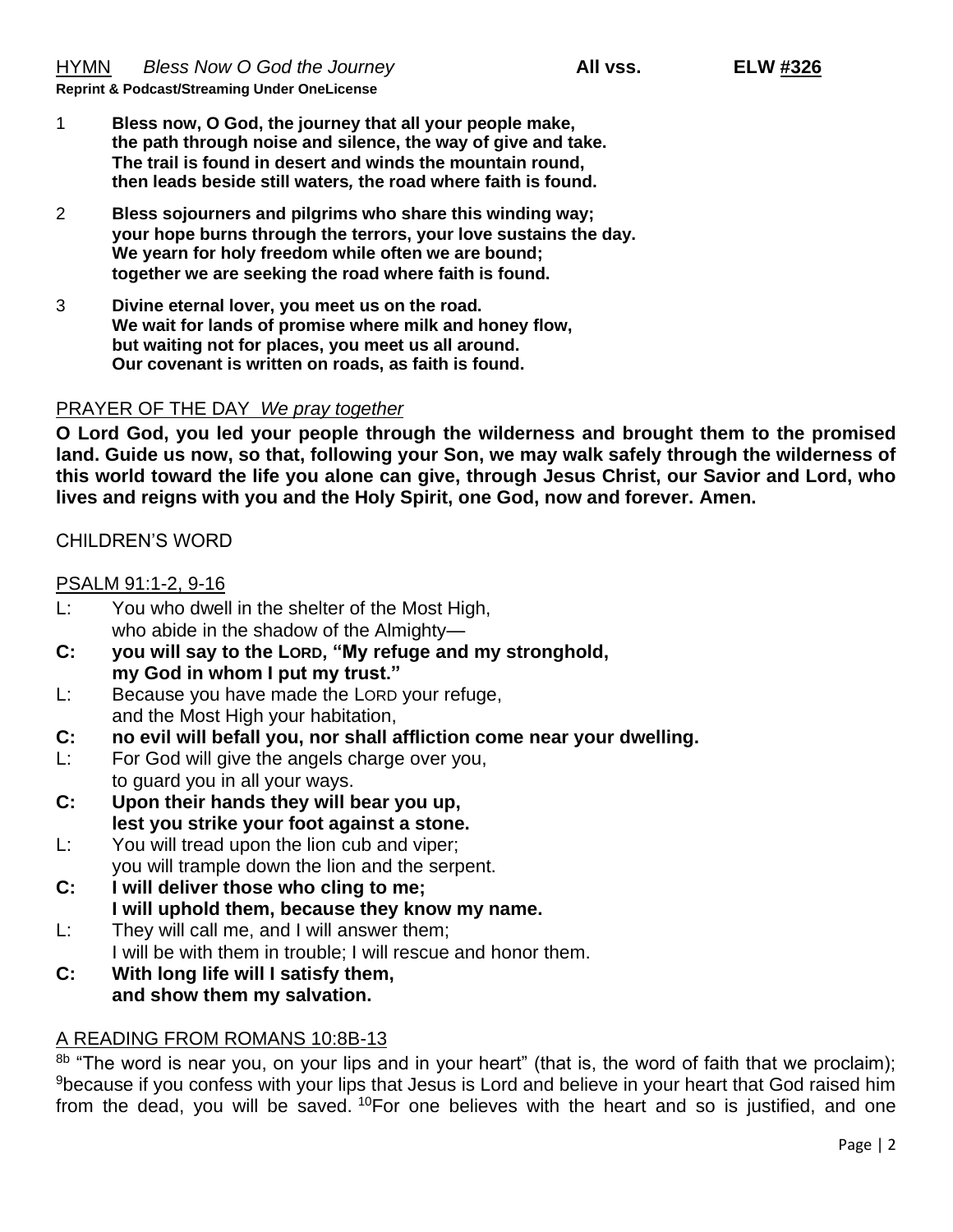confesses with the mouth and so is saved. <sup>11</sup>The scripture says, "No one who believes in him will be put to shame." <sup>12</sup>For there is no distinction between Jew and Greek; the same Lord is Lord of all and is generous to all who call on him.  $13$  For, "Everyone who calls on the name of the Lord shall be saved." WORD OF GOD, WORD OF LIFE. **THANKS BE TO GOD.**

## THE HOLY GOSPEL ACCORDING TO LUKE 4:1-13

### **GLORY TO YOU, O LORD**

<sup>1</sup> Jesus, full of the Holy Spirit, returned from the Jordan and was led by the Spirit in the wilderness, <sup>2</sup>where for forty days he was tempted by the devil. He ate nothing at all during those days, and when they were over, he was famished. <sup>3</sup>The devil said to him, "If you are the Son of God, command this stone to become a loaf of bread." <sup>4</sup>Jesus answered him, "It is written, 'One does not live by bread alone<sup>'</sup>"

 $5$ Then the devil led him up and showed him in an instant all the kingdoms of the world.  $6$ And the devil said to him, "To you I will give their glory and all this authority; for it has been given over to me, and I give it to anyone I please. <sup>7</sup>If you, then, will worship me, it will all be yours." <sup>8</sup>Jesus answered him, "It is written, 'Worship the Lord your God, and serve only him.'"

<sup>9</sup>Then the devil took him to Jerusalem, and placed him on the pinnacle of the temple, saying to him, "If you are the Son of God, throw yourself down from here, <sup>10</sup>for it is written, 'He will command his angels concerning you, to protect you,' 11and, 'On their hands they will bear you up, so that you will not dash your foot against a stone."

 $12$  Jesus answered him, "It is said, 'Do not put the Lord your God to the test.'"  $13$  When the devil had finished every test, he departed from him until an opportune time.

THE WORD OF OUR LORD. **PRAISE TO YOU, O CHRIST.**

SERMON Pastor Julie Rogness

HYMN: *Lord Jesus, You Shall Be My Song* **vss. 1,3,4 ELW # 808 Reprint & Podcast/Streaming Under OneLicense**

1 **Lord Jesus, you shall be my song as I journey; I'll tell ev'rybody about you wherever I go: you alone are our life and our peace and our love. Lord Jesus, you shall be my song as I journey.**

- 3 **As long as I live, Jesus, make me your servant, to carry your cross and to share all your burdens and tears. For you saved me by giving your body and blood. As long as I live, Jesus, make me your servant.**
- 4 **I fear in the dark and the doubt of my journey; but courage will come with the sound of your steps by my side. And with all of the family you saved by your love, we'll sing to your dawn at the end of our journey.**

#### APOSTLES CREED

**I believe in God, the Father almighty, creator of heaven and earth. I believe in Jesus Christ, God's only Son, our Lord, who was conceived by the Holy Spirit, born of the virgin Mary, suffered under Pontius Pilate, was crucified, died, and was buried; he descended to the dead. On the third day he rose again; he ascended into heaven, he is seated at the right hand of the Father, and he will come to judge the living and the dead. I believe in the Holy Spirit, the holy catholic church, the communion of saints, the forgiveness of sins, the resurrection of the body, and the life everlasting. Amen.**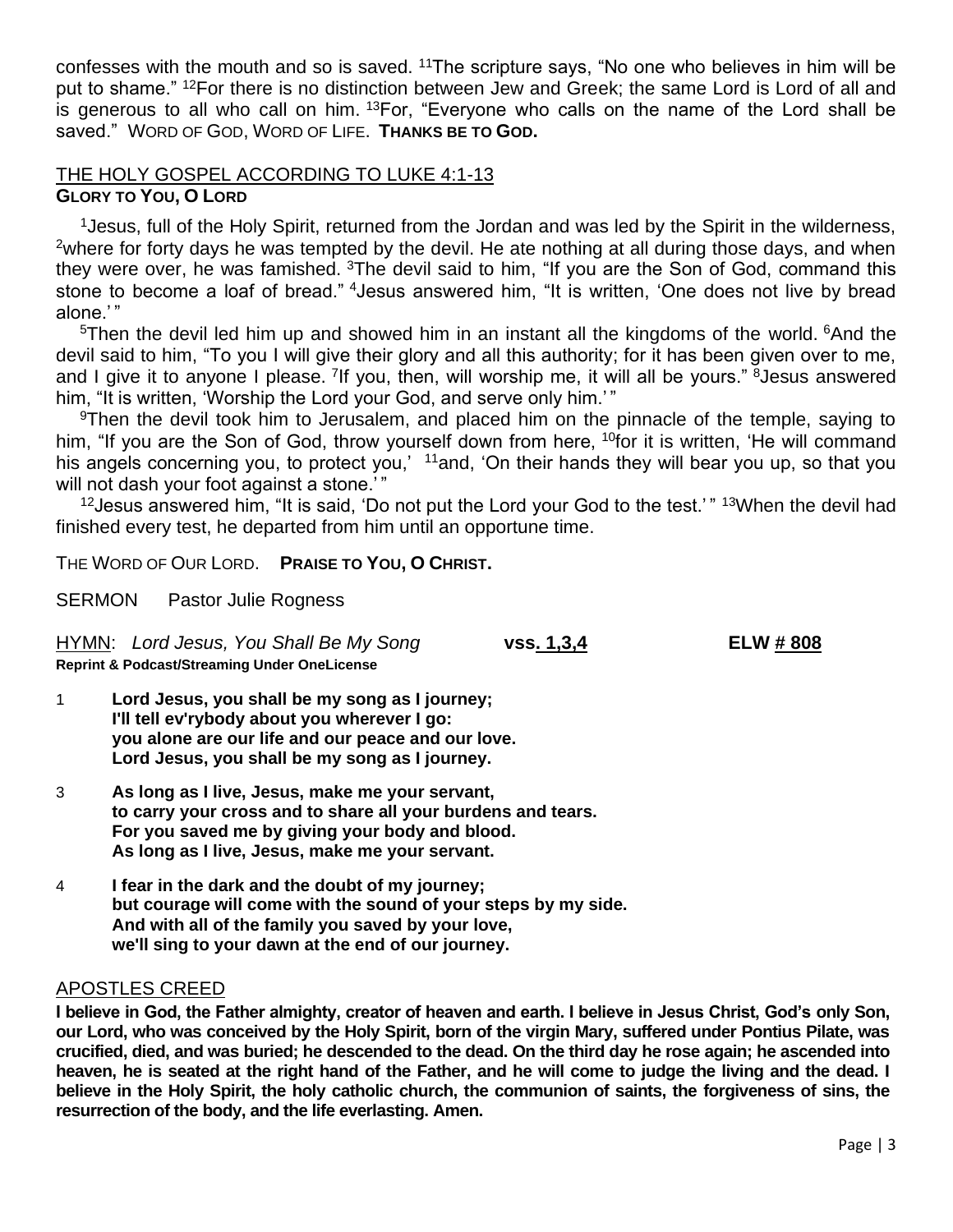#### PRAYERS

#### SHARING THE PEACE & GLOBE OFFERING

*Children are invited to bring forward an offering to the globe in the front of the church. Globe offerings will go to one of our global mission partners to be decided by our youth.*

#### OFFERING OF GIFTS – OFFERING PRAYER

- P: Extravagant God, you have blessed us with the fullness of creation.
- **C: Now we gather at your feast where you offer us the food that satisfies. Take and use what we offer here, come among us, and feed us with the body and blood of Christ, in whose name we pray. Amen.**

WORDS OF INSTITUTION – LORD'S PRAYER – COMMUNION

DISTRIBUTION HYMN *Bread of Life from Heaven* **vss. 1-4 ELW #474 Reprint & Podcast/Streaming Under OneLicense**

 *Refrain* **Bread of life from heaven, your blood and body given, we eat this bread and drink this cup until you come again.**

- 1 **Break now the bread of Christ's sacrifice; giving thanks, hungry ones, gather round. Eat, all of you, and be satisfied; in Christ's presence the loaves will abound.** *Refrain*
- 2 **Seek not the food that will pass away; set your hearts on the food that endures. Come, learn the true and the living way, that the fullness of life may be yours.** *Refrain*
- 3 **Love as the one who, in love for you, gave himself for the life of the world. Come to the one who is food for you, that your hunger and thirst be no more.** *Refrain*
- 4 **Dwell in the one who now dwells in you; make your home in the life-giving Word. Know only Christ, Holy One of God, and believe in the truth you have heard.** *Refrain*

#### COMMUNION BLESSING

- BLESSING P: You are children of God, anointed with the oil of gladness and strengthened for the journey. Almighty God, majestic and mighty,  $H$  bless you this day and always.
	- **C: Amen.**

HYMN *Have No Fear, Little Flock* **All vss. ELW #764**

**Reprint & Podcast/Streaming Under OneLicense** 

1 **Have no fear, little flock; have no fear little flock, for the Father has chosen to give you the kingdom; have no fear little flock.**

- 2 **Have good cheer, little flock; have good cheer, little flock, for the Father will keep you in his love forever; have good cheer, little flock!**
- 3 **Praise the Lord high above; praise the Lord high above, for he stoops down to heal you, up lift and restore you; praise the Lord high above!**
- 4 **Thankful hearts raise to God; thankful hearts raise to God, For he stays close beside you, in all things works with you: thankful hearts raise to God!**

*RINGING OF BELL*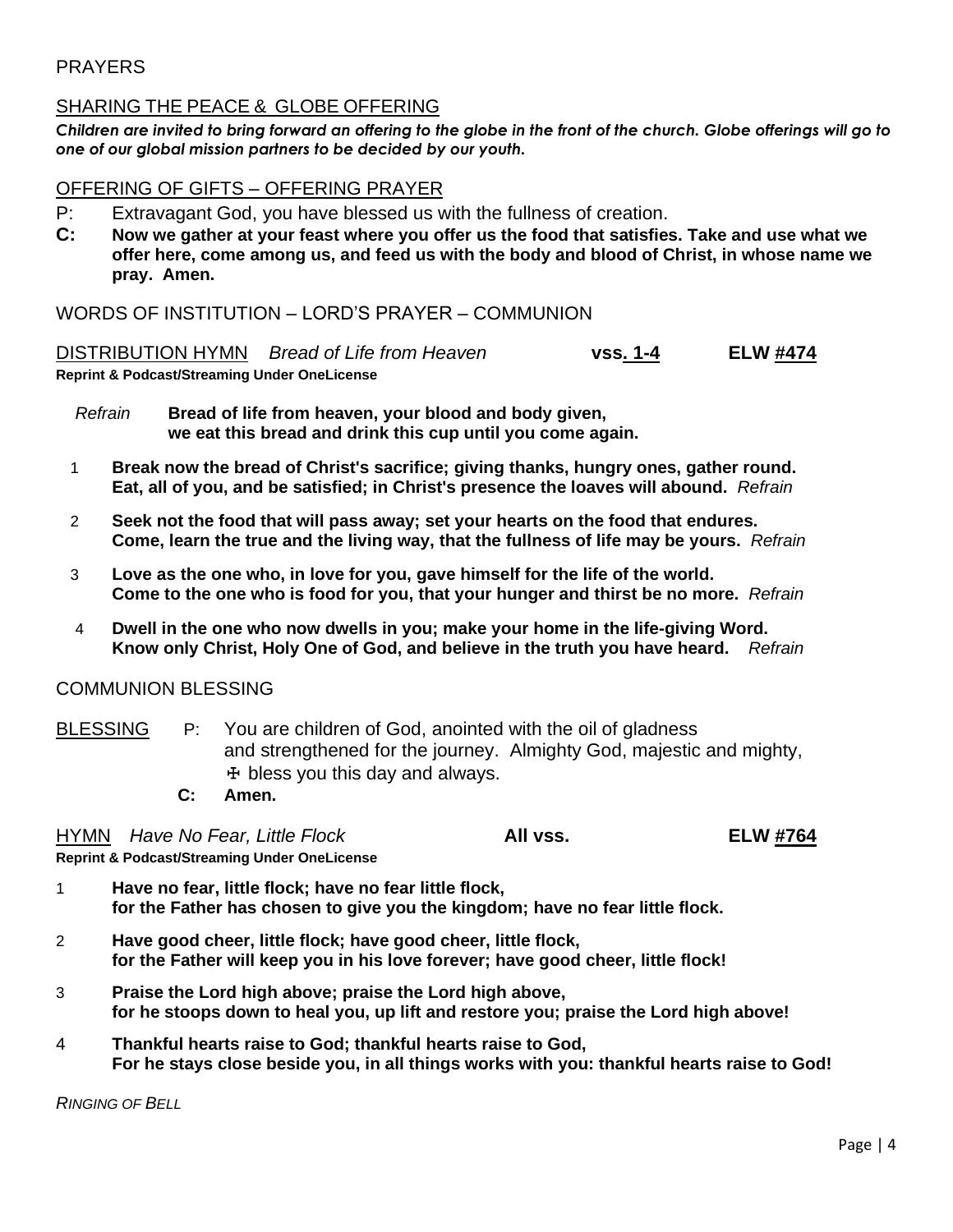DISMISSAL L: Go in peace. Jesus meets you on the way.  **C: Thanks be to God.**

#### **POSTLUDE**

#### **PARTICIPANTS**

PASTOR—Julie Rogness ASSISTING—Rhana Olson MUSICIAN—Tammy Hanson/Organ TECH CREW—Jim Braaten, Steve Johnson, Bill Lewis, Dan Rogness, Holly Aldorfer, Heidi Haugen

#### **ACKNOWLEDGEMENTS**

USED WITH PERMISSION/ WORSHIP TEXTS: from *sundaysandseasons.com* under Augsburg Fortress Liturgies Annual License #SB143702.

#### **Reprint & Podcast/Streaming Under CCLI License #11502929**

*Bless Now O God the Journey* ELW 326, Text by Sylvia G. Dunstan, Text © 1991 GIA Publications, Inc. OL/SKU #08081 *Lord Jesus You Shall Be My Song* ELW 808, LES PETITES SOEURS DE JESUS, Text & Music © 1970 Augsburg Fortress Publishers OL/SKU #50842

*Bread of Life from Heaven,* ELW 474, Text-Susan R. Briehl, Music-Argentine Trad./Marty Haugen, Text & Music © 2001 GIA Publications Inc. OL/SKU #00140

*Have No Fear Little Flock,* ELW 764, Text-Luke 12:32, & Marjoire Jillson, Music-Heinz Werner Zimmermann, © 1973 Concordia Publishing House. OL/SKU #19199.

#### **CONNECTIONS**

WEBSITE: **flckenyon.org** FACEBOOK: **First Evangelical Lutheran Kenyon MN** OUR YOUTUBE CHANNEL: **<https://www.youtube.com/c/FirstEvangelicalLutheranChurchKenyon>** Pastor E-Mail: **[firstpastorkenyon@gmail.com](mailto:firstpastorkenyon@gmail.com)** Pastor Phone: 952-994-1201 Church E-Mail: **[firstlutherankenyon@gmail.com](mailto:firstlutherankenyon@gmail.com)** Church Office Phone: 789-5261

#### **REMEMBER IN PRAYER**

Sid Strandemo, Faye Marcuson, Lila Cole, Mona Boomgarden, Helen Aase, Jennifer Lerfald, Jeff Flaten, Carol Ronning, Carolyn Walker, the family of Raymond Berge.

#### **CALENDAR**

| Sun/MAR 6   | <b>9 AM</b>     | WORSHIP - 1st Sunday of Lent - In Person & Live-Streamed |
|-------------|-----------------|----------------------------------------------------------|
|             | <b>10 AM</b>    | Sunday School                                            |
|             | 7 PM            | AA                                                       |
| Wed/MAR 9   | 6:30 PM         | LENTEN WORSHIP w/Communion - In Person & Live-Streamed   |
|             |                 | After Service: Coffee & Confirmad/Mentor Sessions        |
| Thu/MAR 10  | 9:00 AM         | Cannon River Conference @ First                          |
|             | 1 PM            | LOVE DAY                                                 |
|             | 6:30 PM         | Scouts/Den                                               |
|             | 7 PM            | AA                                                       |
| Sun. MAR 13 | <b>9 AM</b>     | WORSHIP - 2nd Sunday of Lent - In Person & Live-Streamed |
|             | $10 \text{ AM}$ | Sunday School                                            |
|             | 7 PM            | AA                                                       |